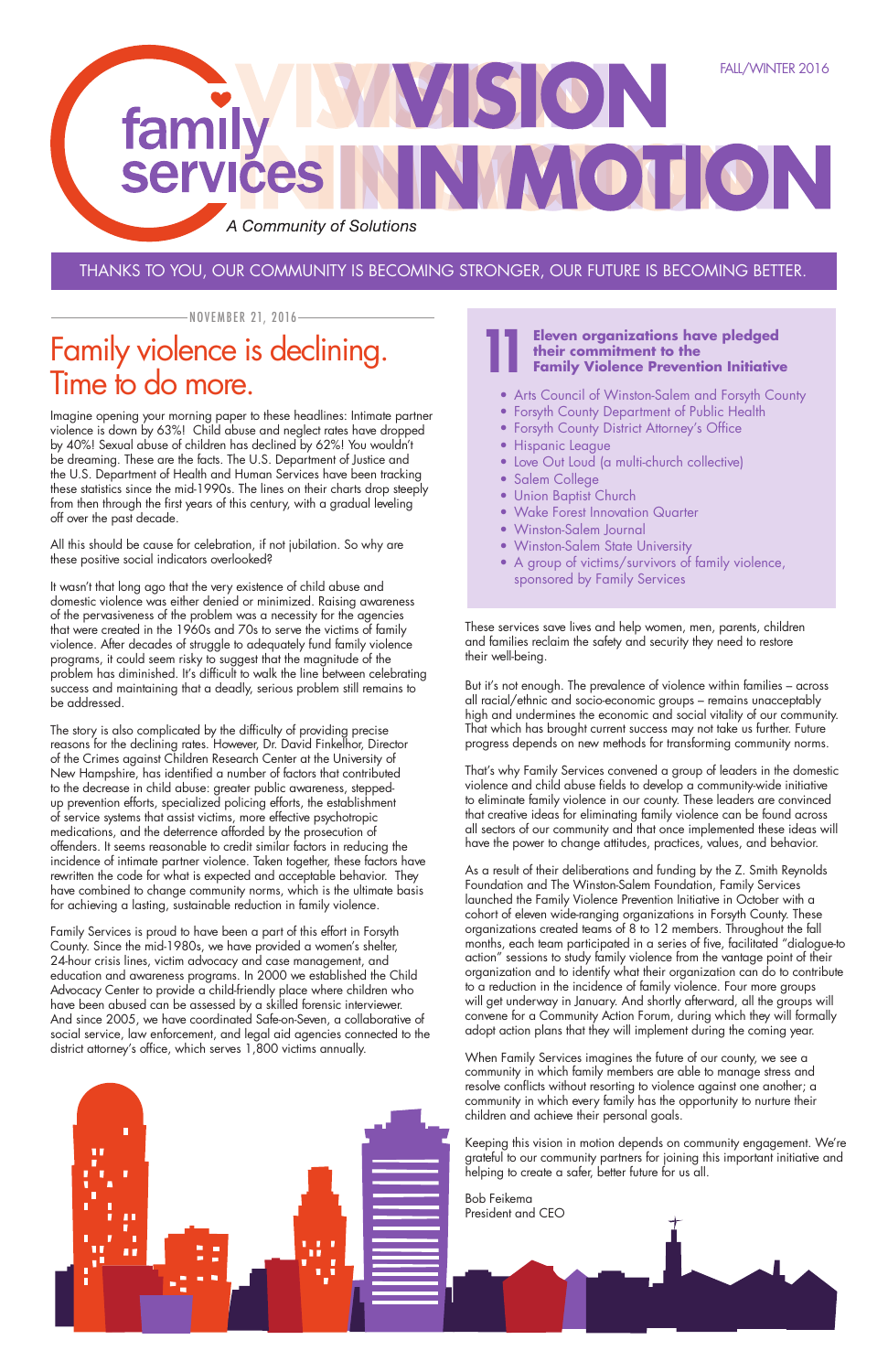NOVEMBER 1, 2016

# Closing the Opportunity Gap Begins with Raising **EVERY** Child



Nutrition is a critical component to child development and to preparing for success in school, especially for young children when brain development is rapidly forming. That's why we teamed up with Chef Don McMillan, the North Carolina Chef and Child Association, and Second Harvest Food Bank to raise awareness about child hunger at the ninth annual Child Nutrition Day Breakfast. Nearly 1,500 children and their families were our guests, along with local and state leaders. Photo: Jesús Orozco

The Universal Pre-K Steering Committee, convened by Family Services, unveiled its plan for making quality early childhood education accessible to every child in Forsyth County. More than 60 community leaders attended the Universal Pre-K Forum to receive the report and to respond to recommendations for advocacy, funding and ensuring quality standards. Participants provided feedback that will contribute to preparations and next steps for launching a multi-year campaign to implement universal Pre-K.

Dr. Putnam spoke about the "opportunity gap" that, if left unchecked, will prevent communities like Winston-Salem from flourishing. The good news is that we can close the widening gap between children who have access to opportunities and children who are excluded. "We've achieved this before," said Putnam, describing a similar circumstance in our country when a system for high school education was created. "The equivalent 21st century project is early childhood education."

All children have an inherent right to realize their full potential. Yet, too many of our youngest children in Forsyth County do not enjoy the same opportunities for success. They are not ready to learn when they enter school. They start behind and struggle to catch up. Too many never catch up.

We know that our community's economic vitality and social well-being depend upon having all our children ready for school and for life. Nationally acclaimed social scientist Robert D. Putnam underscored this truth in two presentations around "Our Kids: The American Dream in Crisis" to nearly 400 community champions at our inaugural *Raising Every Child* benefit.

There are times when a singular event can crystallize a community's commitment to a great cause. *Raising Every Child* is one of several endeavors that is helping to inspire champions – those who will ensure that every child has the opportunity to grow up to become truly remarkable and contribute his or her special talents to our community.

## **In Their Own Words**

"With the right environment, every child can thrive. Imagine a world where every child becomes the best version of themselves. If not us, then who?" — Anna Marie Smith

## Children learn best with full bellies  $\parallel$  A plan for Universal Pre-K







"As community leaders we have the responsibility to ensure every child has an opportunity to succeed academically and in life." — J. Walter McDowell

"The children are our future for a healthy, peaceful world." — Zanne Baker

> "Jeff Edmondson with StriveTogether said it best for me: 'Behind every data point is a child and a story'."— Mary Jamis

"Workforce readiness starts with early childhood development that ensures students can succeed in school and in life. Getting a good start in life means good jobs and a secure future." — Gayle N. Anderson

*Clockwise: Robert Putnam and Wake Forest University Education Major students; Emma Battle, Head Start Alumna and now Vice President of Client Success, Windsor Circle in Durham; and Host Committee member Zanne Baker greets our guest speaker.*





### **Family Services is grateful for the leadership and support of the** *Raising Every Child* **Host Committee:**

Zanne Baker J. Walter McDowell

- OCTOBER 17, 2016 - The SEPTEMBER 28, 2016 -



Gayle Anderson Mary Jamis Phil Batten Sam Mills Dean Clifford Drewry Nostitz Florence Corpening Dave Plyler Caren Grice **Anna Marie Smith** Nancy Hawley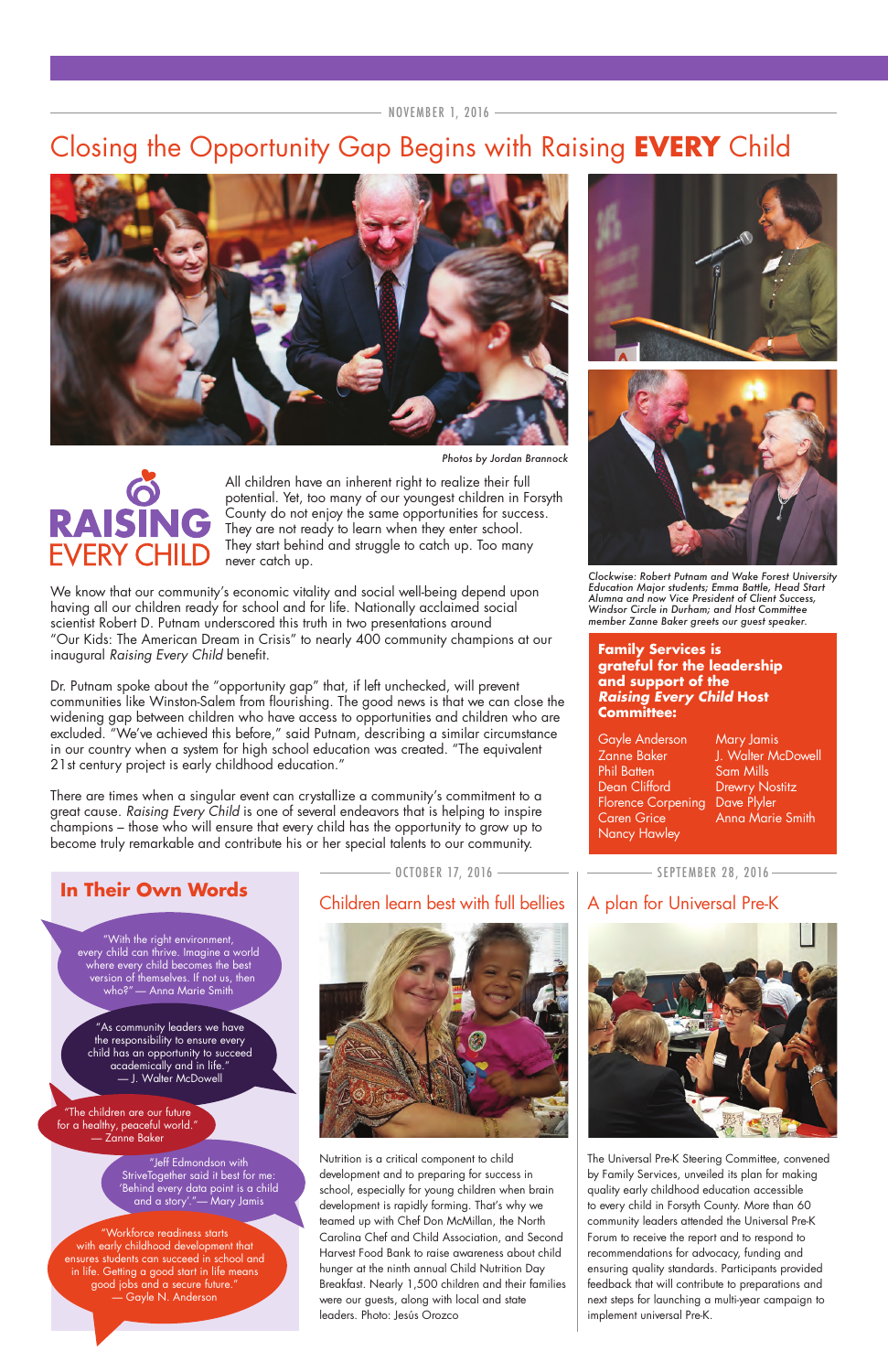## Dialogue to Change: Family Violence Prevention



STRONG@HOME celebrated the successful enrollment of 100 families at a community dinner. These member families, whose children are enrolled in Head Start/ Early Head Start, will benefit from the integrated system of support that is helping them become stronger through financial management, home ownership, job acquisition/skill development, parenting, and community networking. Trained family advocates help members navigate resources and identify ways each family can contribute to the STRONG@HOME community. Five leading community agencies and four local funders are collaborating to provide STRONG@HOME, which is currently recruiting 50 more families from the Boston-Thurmond community. *Photo: Kimoorah Bradley*



Seven "dialogue-to-action" groups, representing local business, faith-based, health, education, law enforcement, media and the arts organizations, met over a two-month period to address the issue of family violence as it affects their respective organizations. Using an adaptation of the Everyday Democracy (everyday-democracy.org) model for public dialogue, each group of 8 to 12 participants progressed through five intensive sessions that culminated in the development of organization-specific plans for eliminating family violence in Forsyth County.

"The members of these groups invested an enormous amount of personal time around a very sensitive and serious topic. Witnessing their energy and commitment has been encouraging," said Kenyetta Richmond, project coordinator for the Family Violence Prevention initiative. Richmond guided teams of facilitators to help the groups navigate the dialogue process, which she said required tremendous vulnerability and openness.

A group of students, faculty, and staff at Winston-Salem State University talked about family violence in the context of racial tension. "It was important that our approach [to the conversation around family violence] be both culturally sensitive and culturally relevant to our historically Black university context, and the historical realities of oppression and trauma for people of African descent in the US," said Dr. Michele Lewis, a professor of psychology at WSSU. "Everyone involved in the project is committed to doing something truly meaningful that will have long-term positive impact."

### **A Day of Unity On-site counseling for students** -SEPTEMBER 30, 2016 ――――― | ――――― OCTOBER 26, 2016 ――







Four more groups will convene in January 2017. Then all eleven groups will come together to learn about each other's action agendas, discover areas of mutual interest and support, and commit to the implementation of their plans over the coming year. The initiatives from these groups will be an important start to creating the kind of community in which all children and families can thrive.

Be an ally. Support events and raise money for community-based initiatives that promote safety and security for all.

*Photos of WSSU and Arts Council group sessions by Daryl Shaw*

Family Services commemorated Domestic Violence Awareness Month by honoring the lives of 63 Forsyth County adults and children who have died as a result of family violence over the past 20 years.

Parkland Magnet High School teachers and parents learned how our school-based counseling services support the successful transition of 9th-grade students.

## **What can you do?**

**Eliminating the threat of violence in our city requires participation from every person. Here are a few ways you can personally begin today to help stop family violence:**

| program at<br>Family<br>Teach peace<br>Services.<br>nonviolent,<br>respectful<br>Support<br>behavior in<br>education<br>your family.<br>initiatives<br>Help children<br>that<br>develop<br>address<br>knowledge,<br>teen<br>attitudes, and<br>dating<br>beliefs that<br>violence.<br>lead to healthy<br>relationships. | Promote<br>respect for<br>all people;<br>do not tolerate<br>discrimination. |  | Don't look the<br>other way. Don't<br>remain silent. If you<br>don't know what to<br>do, contact the family<br>violence prevention |  |  |  |
|------------------------------------------------------------------------------------------------------------------------------------------------------------------------------------------------------------------------------------------------------------------------------------------------------------------------|-----------------------------------------------------------------------------|--|------------------------------------------------------------------------------------------------------------------------------------|--|--|--|
|                                                                                                                                                                                                                                                                                                                        | at home. Model                                                              |  |                                                                                                                                    |  |  |  |